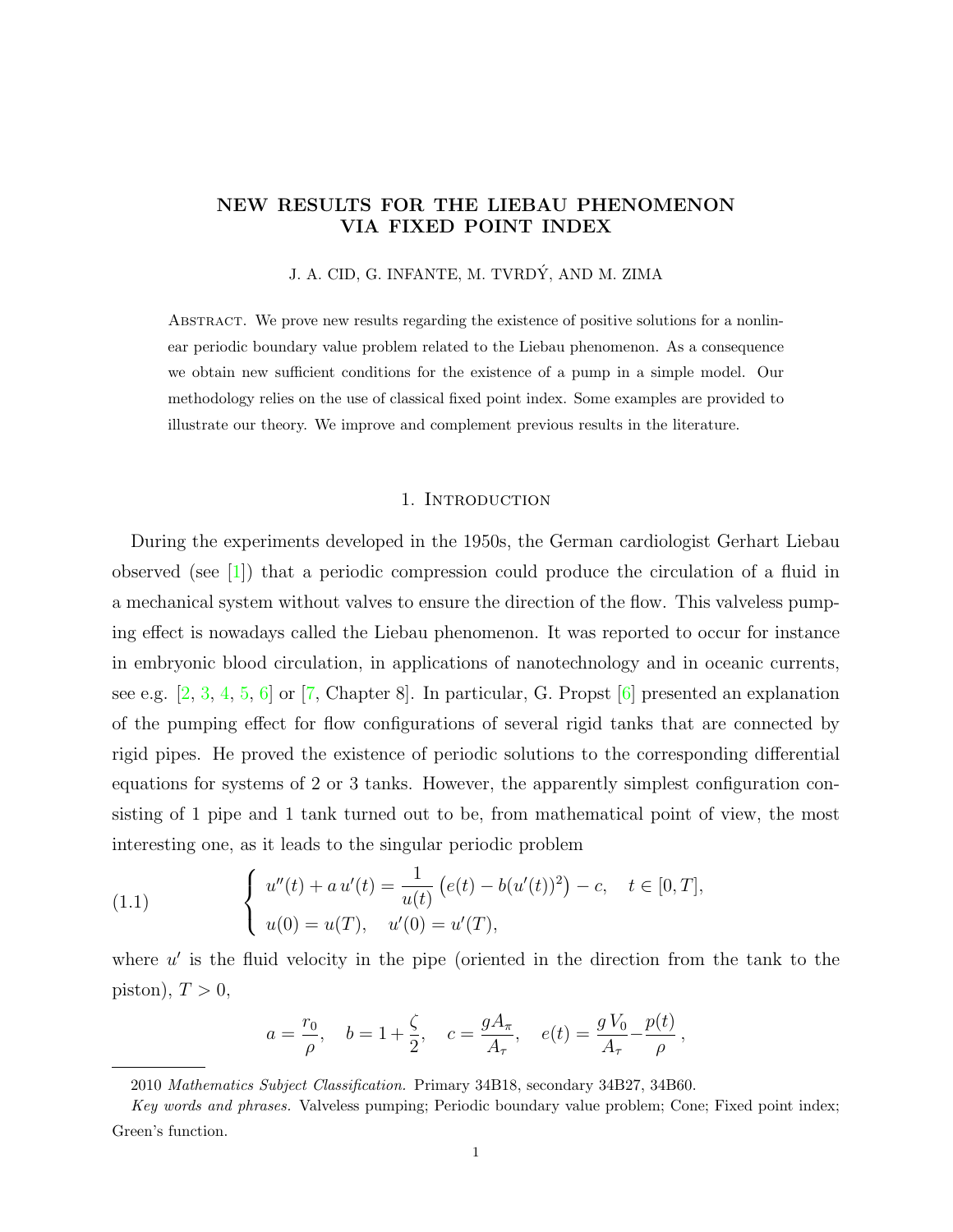$r_0$  is the friction coefficient,  $\rho$  is the density of the fluid,  $\zeta \geq 1$  is the junction coefficient (depending on the particular geometry and smoothness of the junction of the tank and the pipe), g is the acceleration of gravity,  $A_{\tau}$  is the cross section of the tank,  $A_{\pi}$  is the cross section of the pipe (small in comparison with  $A_{\tau}$ ),  $V_0$  is the total volume (assumed to be constant) of the fluid in the system and  $p$  is the  $T$ -periodic external force. As a result, from the fluid mechanics point of view, the assumptions

$$
a \ge 0
$$
,  $b > 1$ ,  $c > 0$ , e continuous and T – periodic

are quite natural, from  $\zeta \geq 1$  we would even have  $b \geq 3/2$ . Of course, we are interested in the search of positive solutions of problem  $(1.1)$ . A detailed justification of the model can be also found e.g. in [\[7,](#page-15-3) Chapter 8].

One can observe that if a periodic external force  $e$  produces a nonconstant periodic response  $u$  then the mean level of the fluid in the tank is higher than the level produced by a constant force with the same mean value. Moreover the increasing of the level is proportional to  $||u'||^2$ .

The change of variables  $u = x^{\mu}$ , where  $\mu = \frac{1}{b+1}$ , was used in [\[8\]](#page-15-4) in order to overcome the singularity, transforming and simplifying problem [\(1.1\)](#page-0-0) into the regular BVP

<span id="page-1-0"></span>(1.2) 
$$
\begin{cases} x''(t) + a x'(t) = \frac{e(t)}{\mu} x^{1-2\mu}(t) - \frac{c}{\mu} x^{1-\mu}(t), & t \in [0, T], \\ x(0) = x(T), & x'(0) = x'(T), \end{cases}
$$

where  $0 < \mu < \frac{1}{2}$ . By means of the lower and upper solution technique Cid and co-authors [\[8\]](#page-15-4) provided results on the existence and stability of a positive solution of [\(1.2\)](#page-1-0).

<span id="page-1-1"></span>In our recent paper  $[9]$  we considered a generalization of problem  $(1.2)$ , namely

(1.3) 
$$
\begin{cases} x''(t) + ax'(t) = r(t) x^{\alpha}(t) - s(t) x^{\beta}(t), \ t \in [0, T], \\ x(0) = x(T), \quad x'(0) = x'(T), \end{cases}
$$

under the assumption

(H0) 
$$
a \ge 0
$$
,  $r, s : [0, T] \to \mathbb{R}$  are continuous and  $0 < \alpha < \beta < 1$ .

Of course, to extend the obtained solution of the boundary value problem  $(1.3)$  (on  $[0, T]$ ) to a T-periodic solution of the corresponding differential equation, we would have to assume that r and s are also T-periodic. Making use of a shifting argument and Krasnosel'skiı's expansion/compression fixed point theorem on cone, we succeeded in  $[9]$  to improve the existence results from  $|8|$ .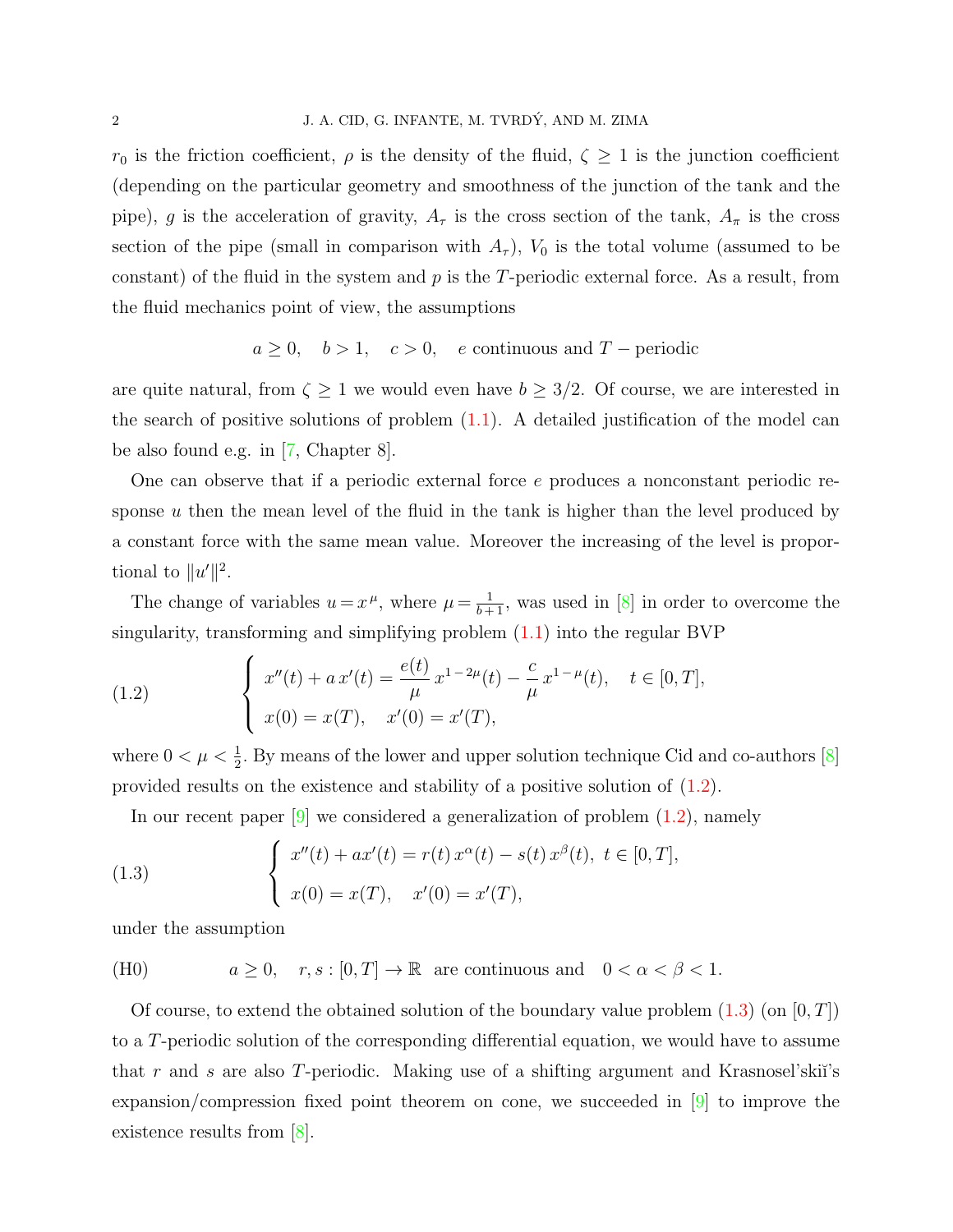Furthermore, Torres in [\[7,](#page-15-3) Chapter 8] obtained a priori bounds for the periodic solutions of [\(1.1\)](#page-0-0), which together with the Brouwer degree theoretical arguments, led to an alternative existence result.

We point out that the assumption

$$
\min_{t \in [0,T]} e(t) > 0
$$

is a common feature of the existence results in  $[7, 8, 9]$  $[7, 8, 9]$  $[7, 8, 9]$  $[7, 8, 9]$  $[7, 8, 9]$ . The goal of this paper is twofold: first, to improve the main results from  $[9]$  and, second, to obtain explicit sufficient conditions for the existence of periodic solutions of problem  $(1.2)$  that allow, for the first time, the function e to be sign-changing. Similarly to the papers  $[10, 11, 12, 13, 14, 15]$  $[10, 11, 12, 13, 14, 15]$  $[10, 11, 12, 13, 14, 15]$  $[10, 11, 12, 13, 14, 15]$  $[10, 11, 12, 13, 14, 15]$  $[10, 11, 12, 13, 14, 15]$  $[10, 11, 12, 13, 14, 15]$  $[10, 11, 12, 13, 14, 15]$  $[10, 11, 12, 13, 14, 15]$  $[10, 11, 12, 13, 14, 15]$  $[10, 11, 12, 13, 14, 15]$ , our main tool will be the classical fixed point index on cones.

The paper is organized as follows: in Section 2 we present the shifting argument and recall some known facts regarding the Green's function of the problem and some properties of the fixed point index. In Section 3 we perform the fixed point index calculations that we use to prove our main results. In Section 4 we present the main results, some consequences and illustrative examples.

## 2. Preliminaries

By means of a shifting argument (see  $[9]$ ) problem  $(1.3)$  may be rewritten in the equivalent form

<span id="page-2-0"></span>(2.1) 
$$
\begin{cases} x''(t) + a x'(t) + m^2 x(t) = r(t) x^{\alpha}(t) - s(t) x^{\beta}(t) + m^2 x(t), \ t \in [0, T], \\ x(0) = x(T), \quad x'(0) = x'(T), \end{cases}
$$

with  $m \in \mathbb{R}$ . In the sequel, we denote the right-hand side of the differential equation in [\(2.1\)](#page-2-0) by  $f_m$ , i.e.

<span id="page-2-2"></span>(2.2) 
$$
f_m(t,x) = r(t) x^{\alpha} - s(t) x^{\beta} + m^2 x \text{ for } t \in [0,T] \text{ and } x \in [0,+\infty).
$$

<span id="page-2-1"></span>We will assume that the linearization

(2.3) 
$$
\begin{cases} x''(t) + a x'(t) + m^2 x(t) = h(t), \quad t \in [0, T], \\ x(0) = x(T), \quad x'(0) = x'(T), \end{cases}
$$

of [\(2.1\)](#page-2-0) possesses a positive Green's function. Its existence and its further needed properties are given by the following lemma.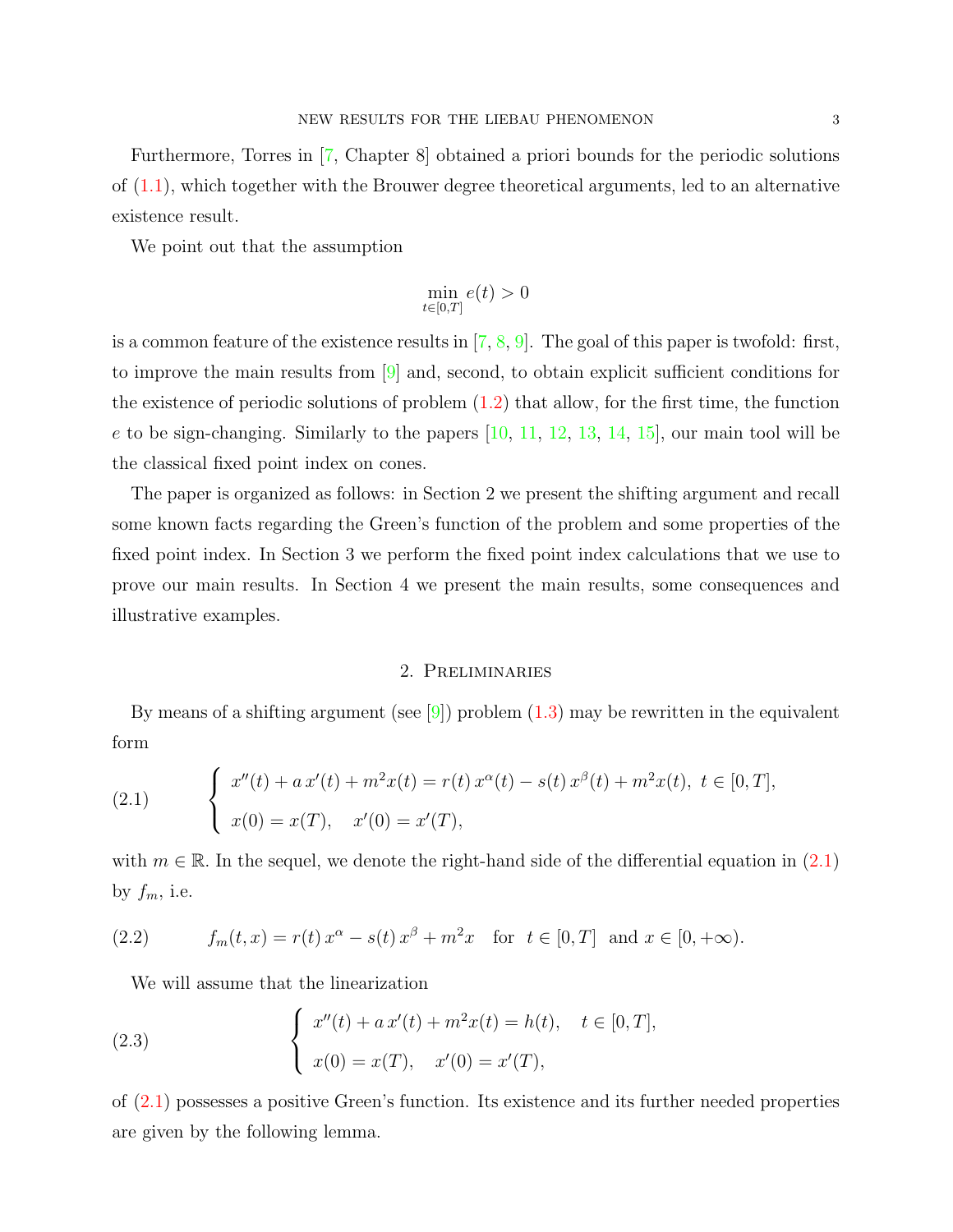.

<span id="page-3-1"></span>Lemma 1. Assume that

<span id="page-3-0"></span>(2.4) 
$$
a \ge 0
$$
 and  $0 < m < \sqrt{\left(\frac{\pi}{T}\right)^2 + \left(\frac{a}{2}\right)^2}$ 

Then there exists a unique function  $G_m(t, s)$  defined on  $[0, T] \times [0, T]$  such that

(G1) 
$$
\begin{cases}\n\text{For each } h \text{ continuous on } [0, T], \text{ the function} \\
x(t) = \int_0^T G_m(t, s) h(s) \, ds & \text{for } t \in [0, T] \\
\text{is the unique solution of } (2.3).\n\end{cases}
$$

(G2)  $G_m > 0$  on  $[0, T] \times [0, T]$ .

(G3) 
$$
\int_0^T G_m(t,s) \, ds = \frac{1}{m^2} \text{ for all } t \in [0,T].
$$

(G4) 
$$
\begin{cases} \text{There exists a constant } c_m \in (0,1) \text{ such that} \\ G_m(t,s) \geq G_m(s,s) \geq c_m G_m(t,s) \text{ for all } (t,s) \in [0,T] \times [0,T]. \end{cases}
$$

*Proof.* The existence of a function  $G_m$  with the properties (G1) and (G2) is given by [\[16,](#page-15-12) Proposition 2.2 and for the rest, see [\[9,](#page-15-5) Appendix A].

Throughout, given T, a and m in  $(2.4)$ , we will write  $G_m$  and  $c_m$  for the corresponding function  $G_m$  in (G1) and the corresponding constant  $c_m$  in (G4).

Furthermore, let us recall that a *cone*  $P$  in a Banach space  $X$  is a closed, convex subset of X such that  $P \cap (-P) = \{0\}$  and  $\lambda x \in P$  for  $x \in P$  and  $\lambda \geq 0$ . Here we will work in the space  $X = \mathcal{C}[0,T]$  of continuous functions on  $[0,T]$  endowed with the usual maximum norm  $||x|| = \max\{|x(t)| : t \in [0, T]\}.$  The properties of Green's function  $G_m$  of  $(2.3)$  stated in Lemma [1](#page-3-1) enable us to use the cone

<span id="page-3-2"></span>(2.5) 
$$
P = \{x \in X : x(t) \ge c_m \|x\| \text{ for } t \in [0, T]\},\
$$

a type of a cone first used by M.A. Krasnosel'ski˘ı and D. Guo, see for example [\[17,](#page-15-13) [18\]](#page-15-14).

<span id="page-3-3"></span>Whenever [\(2.4\)](#page-3-0) is true, we define the operator  $F: P \to X$  by

(2.6) 
$$
F x(t) = \int_0^T G_m(t, s) f_m(s, x(s)) ds \text{ for } x \in P \text{ and } t \in [0, T],
$$

where  $G_m$  is the corresponding Green's function for [\(2.3\)](#page-2-1). Then, any fixed point of F in P is a nonnegative solution of problem  $(2.1)$  and, simultaneously, of problem  $(1.3)$ . In order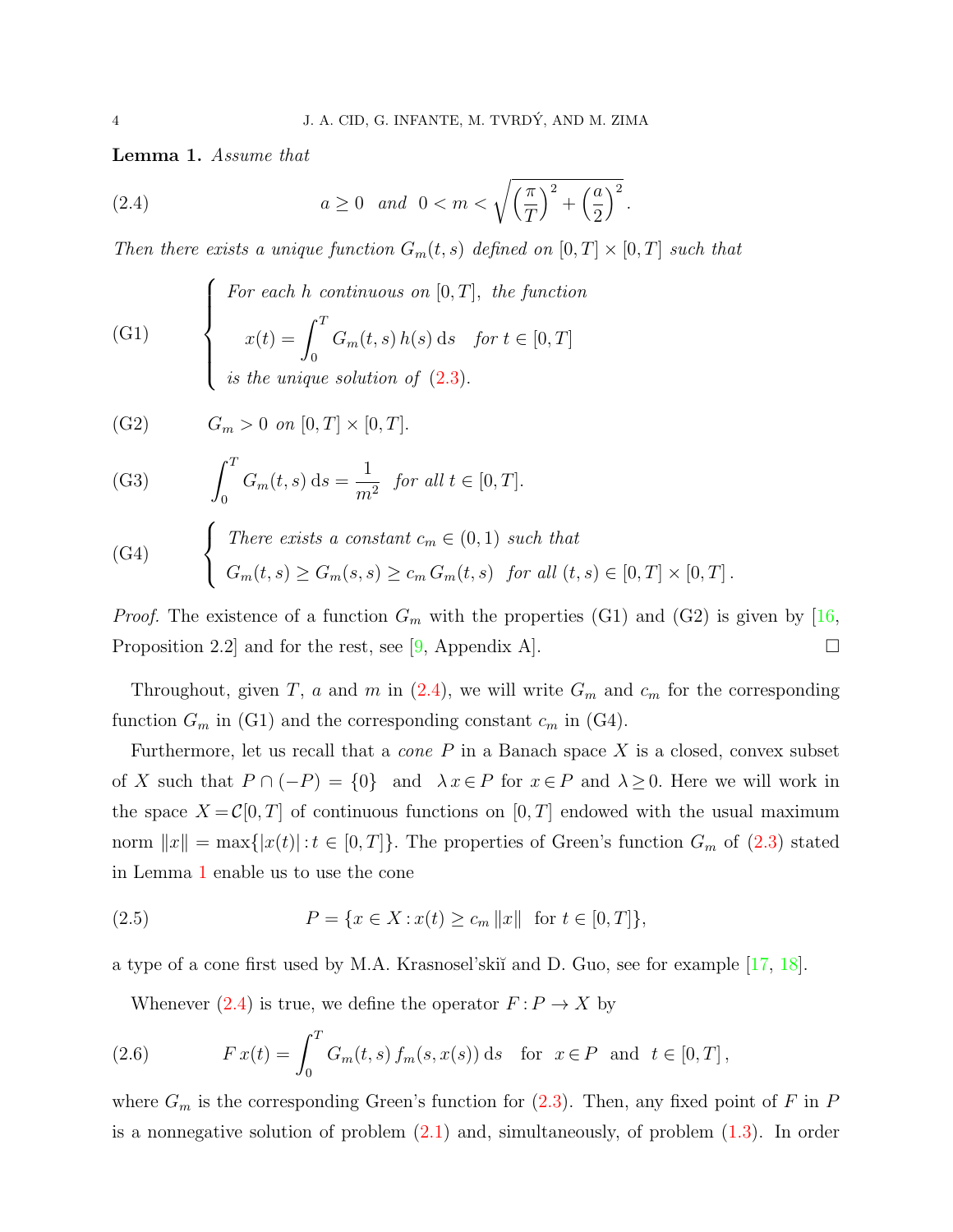to obtain the existence of a fixed point of this kind we make use of the classical fixed point index. For readers' convenience we formulate below the principles that we will need later.

If  $\Omega$  is an open bounded subset of P (in the relative topology) we denote by  $\Omega$  and  $\partial \Omega$ the closure and the boundary relative to P. When  $\Omega$  is an open bounded subset of X we write  $\Omega_P = \Omega \cap P$ . Recall that for a given cone P, an open set  $\Omega$  and a compact operator  $F:\overline{\Omega_P} \to P$ , the symbol  $i_P(F,\Omega_P)$  stands for the fixed point index of F with respect to P and  $\Omega$ . For the definition and more details concerning the properties of the fixed point index see e.g.  $[18, 19, 20, 21]$  $[18, 19, 20, 21]$  $[18, 19, 20, 21]$  $[18, 19, 20, 21]$  $[18, 19, 20, 21]$  $[18, 19, 20, 21]$  $[18, 19, 20, 21]$ . The following existence principle is well-known, but we include its short proof for completeness.

<span id="page-4-0"></span>**Theorem 2.** Let P be a cone in a Banach space X. Let  $\Omega$ ,  $\Omega' \subset X$  be open bounded sets such that  $0 \in \Omega_P'$  and  $\overline{\Omega_P'} \subset \Omega_P$ . Assume that  $F: \overline{\Omega_P} \to P$  is a compact map such that  $Fx \neq x$  for  $x \in \partial \Omega_P \cup \partial \Omega'_P$ ,  $i_P(F, \Omega_P) = 1$  and  $i_P(F, \Omega'_P) = 0$ . Then F has a fixed point in  $\Omega_P \setminus \overline{\Omega_P'}$ .

Proof It follows from the additivity and solution properties of the fixed point index, cf. e.g. [\[18,](#page-15-14) Theorem 2.3.1 and Theorem 2.3.2]. For an analogous argument, see also e.g. the proof of Theorem 12.3 in [\[19\]](#page-15-15).  $\square$ 

To verify the assumptions of Theorem [2,](#page-4-0) the following assertion will be helpful.

<span id="page-4-1"></span>**Theorem 3** ([\[18\]](#page-15-14), Lemma 2.3.1 and Corollary 2.3.1). Let P be a cone in a Banach space X,  $\Omega$  be an open bounded set such that  $0 \in \Omega_P$  and let  $F : \overline{\Omega_P} \to P$  be compact. Then

- (i) If  $Fx \neq \lambda x$  for all  $x \in \partial \Omega_P$  and all  $\lambda \geq 1$ , then  $i_P(F, \Omega_P) = 1$ .
- (ii) If there exists  $x_0 \in P \setminus \{0\}$  such that  $x F x \neq \lambda x_0$  for all  $x \in \partial \Omega_P$  and all  $\lambda \geq 0$ , then  $i_P (F, \Omega_P) = 0$ .

We will complete this section by introducing further notations needed later: For a given continuous function  $h : [0, T] \to \mathbb{R}$  we denote

$$
\overline{h} = \frac{1}{T} \int_0^T h(s) \, ds, \quad h_* = \min\{h(t) : t \in [0, T]\}, \quad h^* = \max\{h(t) : t \in [0, T]\},
$$

and

 $h_+(t) = \max\{h(t), 0\}$  for  $t \in [0, T]$ .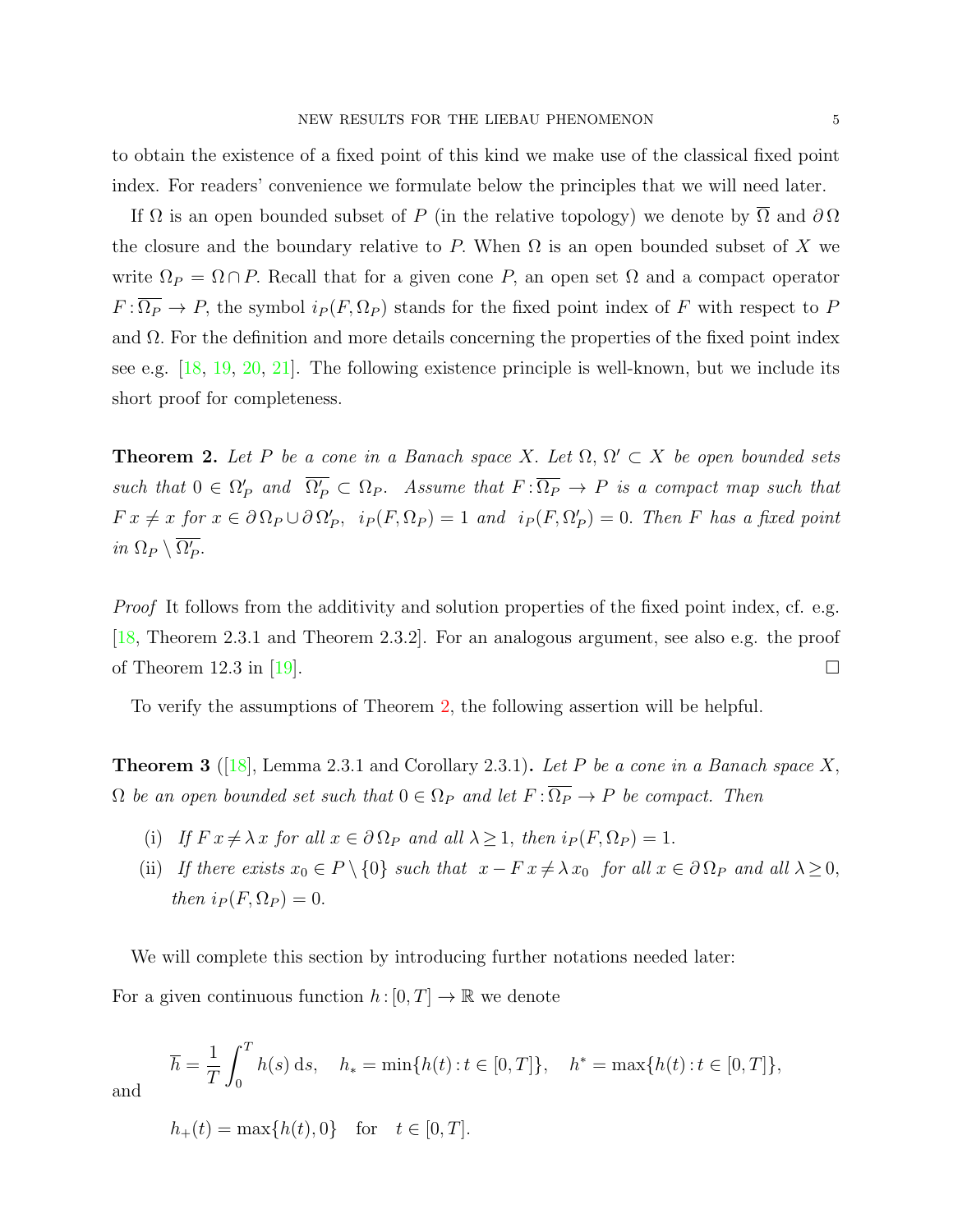### 3. Calculations of the fixed point index

<span id="page-5-1"></span>We will assume that (H0) holds and

(H1) 
$$
\begin{cases} \text{there are } m > 0, R_2 > 0 \text{ and } R_1 \in (0, R_2) \text{ such that} \\ m^2 < \left(\frac{\pi}{T}\right)^2 + \left(\frac{a}{2}\right)^2 \text{ and } f_m(t, x) \ge 0 \text{ for } t \in [0, T] \text{ and } x \in [c_m R_1, R_2], \end{cases}
$$

where  $f_m$  is given by [\(2.2\)](#page-2-2). Let  $\widetilde{f}_m : [0, T] \times [0, R_2] \to \mathbb{R}$  be an arbitrary continuous and nonnegative function which coincides with  $f_m$  on  $[0, T] \times [c_m R_1, R_2]$ .

For  $\rho > 0$  and P as in [\(2.5\)](#page-3-2), we define

$$
B_{\rho} = \{x \in P : ||x|| < \rho\}
$$
 and  $B'_{\rho} = \{x \in P : x_* < c_m \rho\}.$ 

Let us note that the sets of the form  $B'_{\rho}$  were introduced and utilized already by Lan in [\[11\]](#page-15-7). Note that we have  $B'_{\rho} \subset B_{\rho}$ .

We will consider the operator

(3.1) 
$$
\widetilde{F}x(t) = \int_0^T G_m(t,s) \widetilde{f}_m(s,x(s)) ds \text{ for } x \in \overline{B_{R_2}}.
$$

where  $G_m$  is Green's function of  $(2.3)$  whose existence and properties are given by Lemma [1.](#page-3-1)

The main object of this Section is to yield sufficient conditions for the fixed point index of  $\widetilde{F}$  to be 1 or 0. In order to do this, we utilize, in the spirit of the papers by Lan [\[12\]](#page-15-8) and Webb  $[15]$ , the explicit dependence of the nonlinearity  $f_m$  on t.

<span id="page-5-0"></span>**Lemma 4.** Assume (H0) and (H1). Then the operator F maps  $B_{R_2}$  into P and is compact. *Proof.* For  $x \in \overline{B_{R_2}}$  and  $t \in [0, T]$ , we have by Lemma [1](#page-3-1) and construction of  $\widetilde{f}_m$ 

$$
\widetilde{F}x(t) = \int_0^T G_m(t, s) \widetilde{f}_m(s, x(s)) ds \ge \int_0^T G_m(s, s) \widetilde{f}_m(s, x(s)) ds
$$

and

$$
\int_0^T G_m(s,s) \widetilde{f}_m(s,x(s)) ds \ge c_m \int_0^T G_m(t,s) \widetilde{f}_m(s,x(s)) ds.
$$

Therefore  $Fx(t) \geq c_m||Fx||$  on  $[0, T]$ . Hence  $F(B_{R_2}) \subset P$ . The compactness of F follows in a standard way from the Arzelà-Ascoli theorem.  $\Box$ 

<span id="page-5-2"></span>**Lemma 5.** Assume that (H0) and (H1) hold,  $\widetilde{F} x \neq x$  for  $x \in \partial B_{R_2}$  and there exists a continuous function  $q_1$  such that

(H2) 
$$
f_m(t, x) \le g_1(t)
$$
 for  $t \in [0, T]$  and  $x \in [c_m R_2, R_2]$ 

and moreover either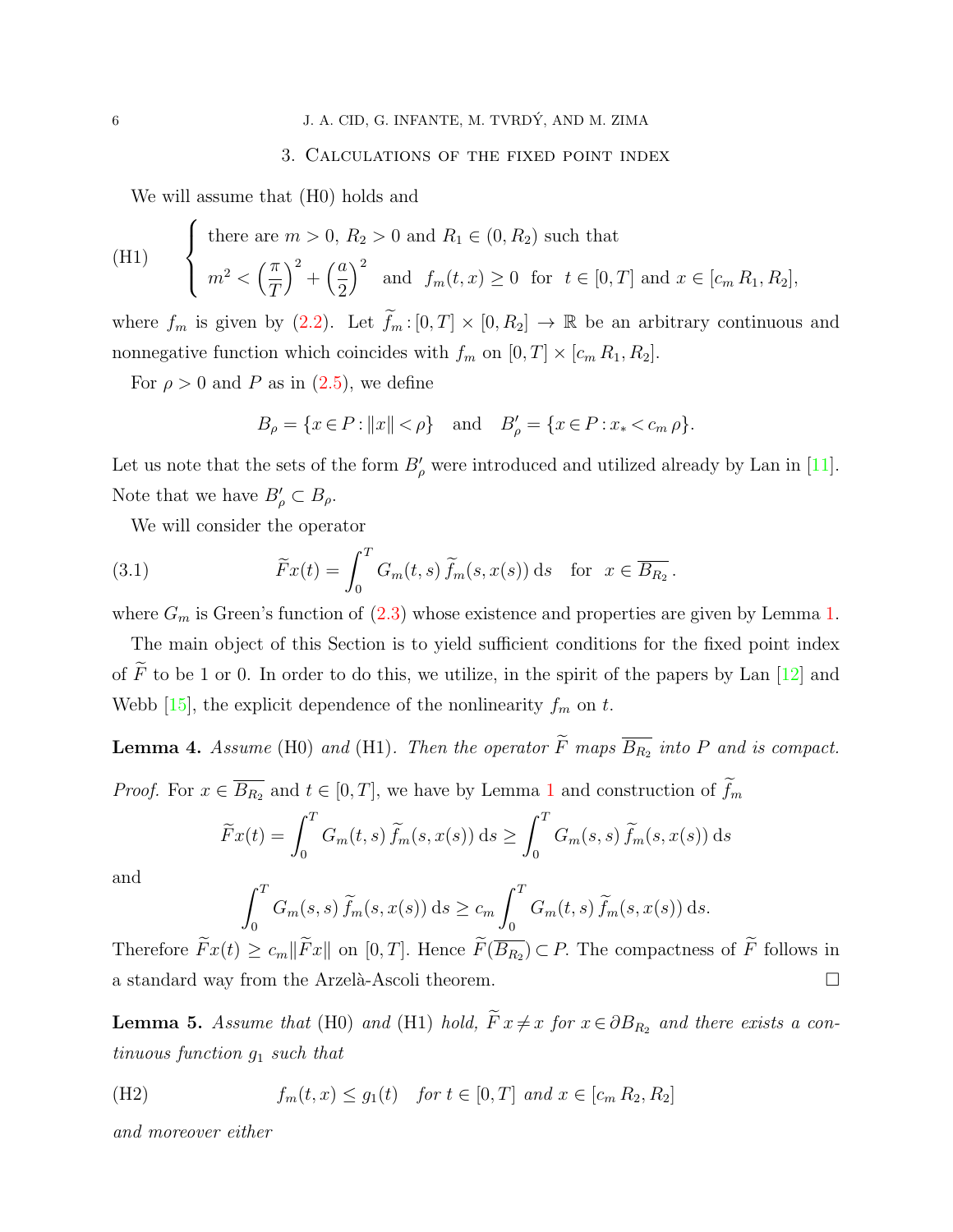(H3) δ<sup>∗</sup> ≤ c<sup>m</sup> R2,

or

$$
(H4) \t\t\t\t \delta^* \le R_2,
$$

where

$$
\delta(t) = \int_0^T G_m(t, s) g_1(s) \, \mathrm{d} s \quad \text{for } t \in [0, T].
$$

Then  $i_P(F, B_{R_2}) = 1$ .

*Proof.* It follows from Lemma [4](#page-5-0) that F maps  $\overline{B_{R_2}}$  into P and is compact. We show that  $Fx \neq \lambda x$  for  $x \in \partial B_{R_2}$  and  $\lambda \geq 1$ , which by Theorem [3](#page-4-1) (i) (where we put  $\Omega_P = B_{R_2}$ ) yields  $i_P(F, B_{R_2}) = 1.$ 

If not, there exist  $\lambda \geq 1$  and  $x \in P$  with  $||x|| = R_2$  such that  $\widetilde{F} x = \lambda x$ . Since we suppose that  $F x \neq x$  for  $x \in \partial B_{R_2}$ , we may assume that  $\lambda > 1$ . Consequently,  $c_m R_2 \leq x(t) \leq R_2$  for  $t \in [0, T]$ , and, since  $G_m(t, s) > 0$ , hypothesis (H2) implies

$$
\lambda x(t) = \int_0^T G_m(t,s) \widetilde{f}_m(s,x(s)) ds \le \int_0^T G_m(t,s) g_1(s) ds = \delta(t).
$$

If (H3) holds then we obtain

$$
\lambda c_m R_2 \leq \lambda x_* = \min_{t \in [0,T]} \int_0^T G_m(t,s) \widetilde{f}_m(s,x(s)) ds \leq \delta_* \leq c_m R_2,
$$

a contradiction since  $\lambda > 1$ . If (H4) holds, then taking the maximum on [0, T] we obtain  $\lambda R_2 = \lambda x^* \leq \delta^* \leq R_2$ , a contradiction.

<span id="page-6-0"></span>**Lemma 6.** Assume that (H0) and (H1) hold,  $\tilde{F} x \neq x$  for  $x \in \partial B'_{R_1}$  and there exists a continuous function  $g_0$  such that

(H5) 
$$
f_m(t, x) \ge g_0(t) \ge 0
$$
 for  $t \in [0, T]$  and  $x \in [c_m R_1, R_1]$ ,

and moreover either

$$
(H6) \t\t\t\t\t\t\t\t\t\t\t\t\t\gamma_* \geq c_m R_1,
$$

or

(H7) 
$$
\gamma^* \ge R_1,
$$

where

$$
\gamma(t) = \int_0^T G_m(t, s) g_0(s) \, \mathrm{d}s \quad \text{for } t \in [0, T].
$$

Then  $i_P(F, B'_{R_1}) = 0$ .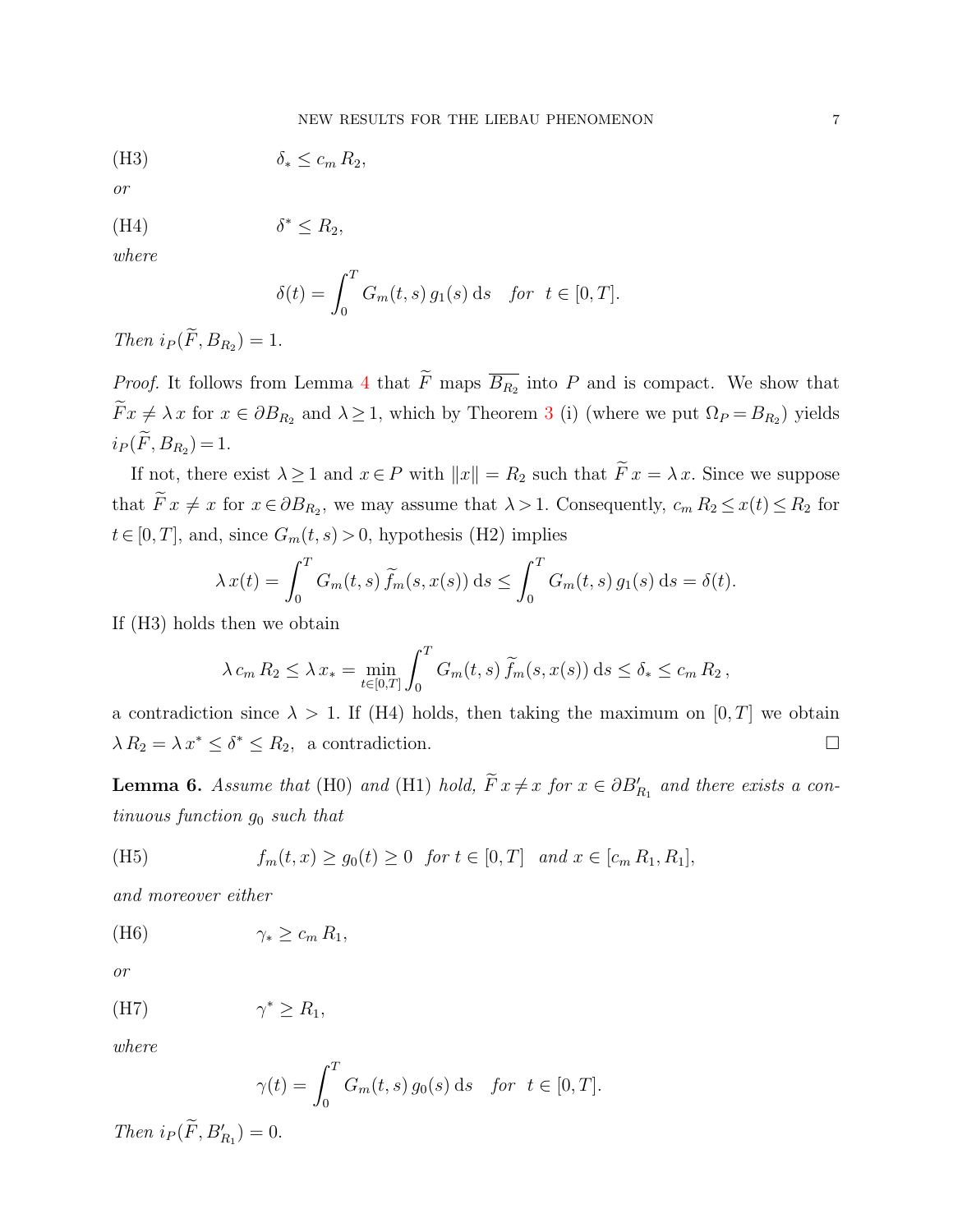*Proof.* By Lemma [4,](#page-5-0) the operator  $\overline{F} : \overline{B'_{R_1}} \subset \overline{B_{R_1}} \to P$  is compact. Put  $x_0(t) = 1$  for  $t \in [0, T]$ . Then  $x_0 \in P$  and we shall prove that  $x - \tilde{F} x \neq \lambda x_0$  for all  $x \in \partial B'_{R_1}$  and  $\lambda \geq 0$ , which by Theorem [3](#page-4-1) (ii) (where we put  $\Omega'_{P} = B'_{R_1}$ ) implies that  $i_{P}(\tilde{F}, B'_{R_1}) = 0$ .

If not, there exist  $x \in \partial B'_{R_1}$  and  $\lambda \geq 0$  such that  $x = \tilde{F} x + \lambda x_0$ . Due to our assumption  $\widetilde{F} x \neq x$  for  $x \in \partial B'_{R_1}$ , it is enough to consider  $\lambda > 0$ . Furthermore, note that  $x \in \partial B'_{R_1}$ means that  $x \in P$  and  $x_* = c_m R_1$ .

In particular,  $x \in \partial B'_{R_1}$  implies that  $c_m R_1 \leq x(t) \leq R_1$  for  $t \in [0, T]$ . Then due to (H5) and the positivity of Green's function  $G_m$  we have for  $t \in [0, T]$  that

$$
x(t) = \widetilde{F}x(t) + \lambda x_0(t) = \int_0^T G_m(t, s)\widetilde{f}_m(s, x(s)) ds + \lambda
$$
  

$$
\geq \int_0^T G_m(t, s) g_0(s) ds + \lambda = \gamma(t) + \lambda.
$$

Now, if (H6) holds then, using Lemma [1](#page-3-1) we get the contradiction

$$
c_m R_1 = x_* \ge \gamma_* + \lambda > \gamma_* \ge c_m R_1.
$$

On the other hand, if (H7) holds, using again Lemma [1](#page-3-1) we arrive at the contradiction

$$
R_1 \ge x^* \ge \gamma^* + \lambda > \gamma^* \ge R_1.
$$

<span id="page-7-1"></span>**Remark 7.** Changing slightly the proof of Lemma [6](#page-6-0) we could prove that  $i_P(F, B_{R_1}) = 0$ holds also under  $(H0),(H1),(H5)$  and  $(H7)$ . Furthermore, it is worth mentioning that  $(H7)$ is equivalent to

(H7')   
there exists 
$$
t_0 \in [0, T]
$$
 such that  $\gamma(t_0) \ge R_1$ ,

a condition that is, in general, more readily verifiable.

#### 4. Main Results

Now we are ready to formulate and prove our main results.

<span id="page-7-0"></span>**Theorem 8.** If the hypotheses  $(H0)-(H3)$ ,  $(H5)$  and  $(H6)$  hold, then problem  $(1.3)$  has at least one solution x such that  $c_m R_1 \leq x(t) \leq R_2$  on [0, T]. The same conclusion remains true with  $(H3)$  replaced by  $(H4)$  and/or  $(H6)$  replaced by  $(H7)$ .

*Proof.* Let the operators F and  $\widetilde{F}$  be respectively given by [\(2.6\)](#page-3-3) and [\(3.1\)](#page-5-1). Recall that F and  $\tilde{F}$  coincide on  $\overline{B_{R_2}} \setminus B'_{R_1}$  and thus each fixed point of  $\tilde{F}$  in  $\overline{B_{R_2}} \setminus B'_{R_1}$  is a solution of  $(1.3).$  $(1.3).$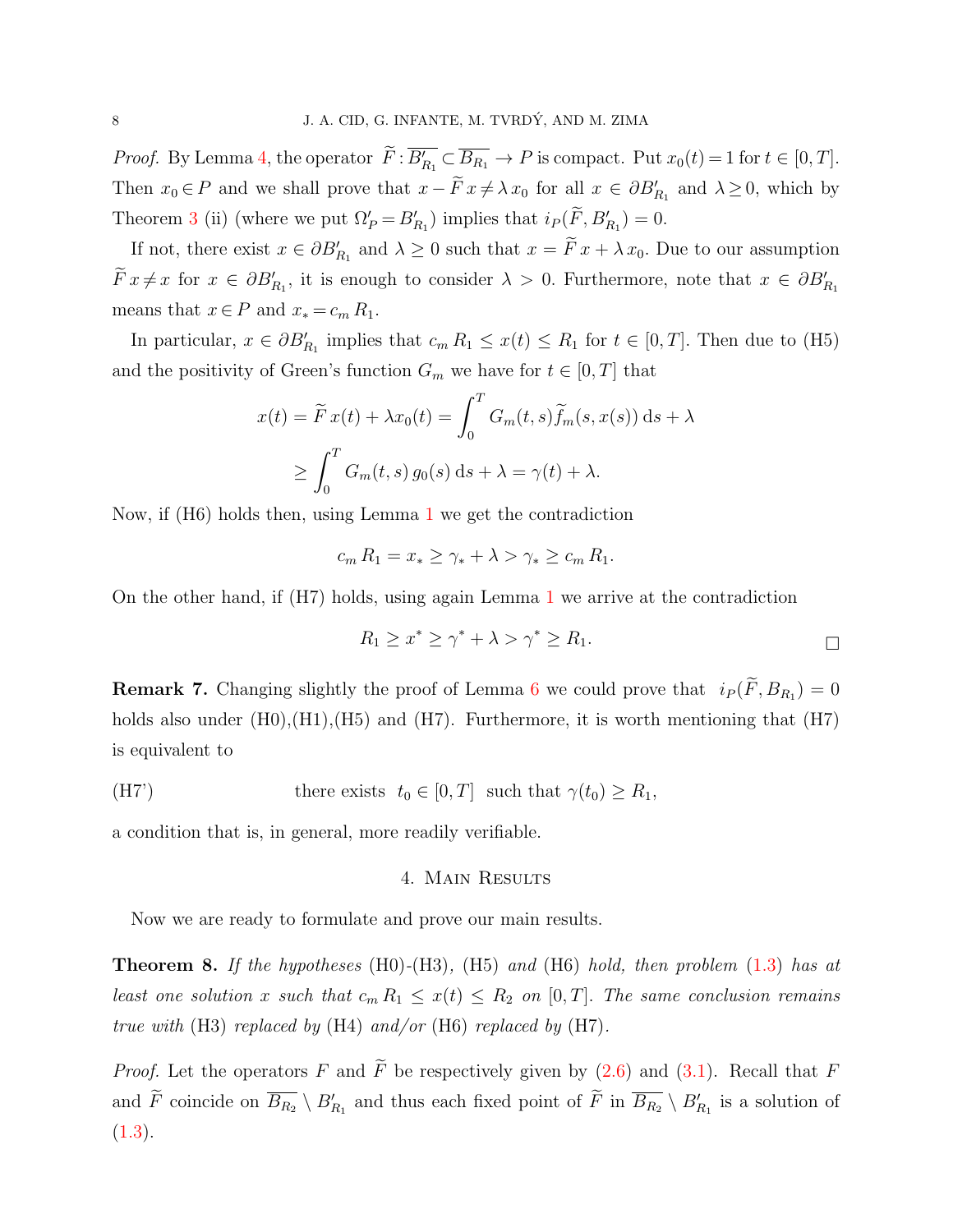Now, if  $\overline{F}x = x$  for some  $x \in \partial B_{R_2} \cup \partial B'_{R_1}$ , then this x is a solution to our problem. On the other hand, if  $\tilde{F} x \neq x$  for all  $x \in \partial B_{R_2} \cup \partial B'_{R_1}$ , then,  $i_P(\tilde{F}, B_{R_2}) = 1$  by Lemma [5](#page-5-2) and  $i_P(F, B'_{R_1}) = 0$  by Lemma [6.](#page-6-0) Therefore, by Theorem [2](#page-4-0) (where we put  $\Omega_P = B_{R_2}$  and  $\Omega'_P = B'_{R_1}$ , the operator  $\tilde{F}$  has a fixed point in  $B_{R_2} \setminus \overline{B'_{R_1}}$ . To summarize, problem [\(1.3\)](#page-1-1) has a solution  $x \in \overline{B_{R_2}} \setminus B'_{R_1}$ . Finally, notice that  $x \in \overline{B_{R_2}} \setminus B'_{R_1}$  if and only if  $x \in P$  and  $c_m R_1 \leq x(t) \leq R_2$  on [0, T]. This completes the proof of the theorem.

<span id="page-8-1"></span>Remark 9. We would like to emphasize that the assumptions of Theorem [8](#page-7-0) are weaker than those of Theorem 3.2 of [\[9\]](#page-15-5). In particular, if  $f_m(t, x) \leq m^2 R_2$  for  $t \in [0, T]$  and  $x \in [c_m R_2, R_2]$ then (H2) and (H4) of Theorem [8](#page-7-0) are satisfied with  $g_1(t) = m^2 R_2$ . Clearly, hypotheses (H2)– (H4) also hold if there exists a continuous function  $\hat{g}$ , such that  $f_m(t, x) \leq \hat{g}(t)R_2$  for  $t \in [0, T]$ and  $x \in [c_m R_2, R_2]$  with

$$
\min_{t \in [0,T]} \int_0^T G_m(t,s) \,\hat{g}(s) \,\mathrm{d}s \le c_m
$$

 $G_m(t, s) \hat{g}(s) ds \leq 1.$ 

or

Moreover, if 
$$
f_m(t, x) \ge m^2 R_1
$$
 for  $t \in [0, T]$  and  $x \in [c_m R_1, R_1]$  then (H5)-(H7) of Theorem 8 are fulfilled with  $g_0(t) = m^2 R_1$ . For similar type of comparisons see [12, 15].

Remark 10. Notice that the nature of our approach does not allow us to derive direct conclusions regarding the uniqueness of the solution in Theorem [8.](#page-7-0) On the other hand, Theorem [8](#page-7-0) provides a localization  $x \in \overline{B_{R_2}} \setminus B'_{R_1}$  of the corresponding solution x to problem [\(1.3\)](#page-1-1), which means that

<span id="page-8-0"></span>
$$
(4.1) \t x \in P \quad \text{and} \quad c_m R_1 \le x(t) \le R_2 \quad \text{for } t \in [0, T].
$$

 $\max_{t \in [0,T]}$ 

 $\int_0^T$ 

 $\boldsymbol{0}$ 

Having in mind Remark [7,](#page-7-1) it is not difficult to modify the proof of Theorem [8](#page-7-0) so that, under the assumptions  $(H0)$ ,  $(H1)$ ,  $(H2)$ ,  $(H3)$  (or  $(H4)$ ),  $(H5)$  and  $(H7)$ , we obtain the existence of a solution to problem  $(1.3)$  in the set  $\overline{B_{R_2}} \setminus B_{R_1}$ , where in comparison with the localization from Theorem [8,](#page-7-0) the set  $B'_{R_1}$  is replaced by  $B_{R_1}$ . Observe that this means that the corresponding solution x of the given problem will satisfy in addition to  $(4.1)$  also the condition  $x^* \geq R_1$ .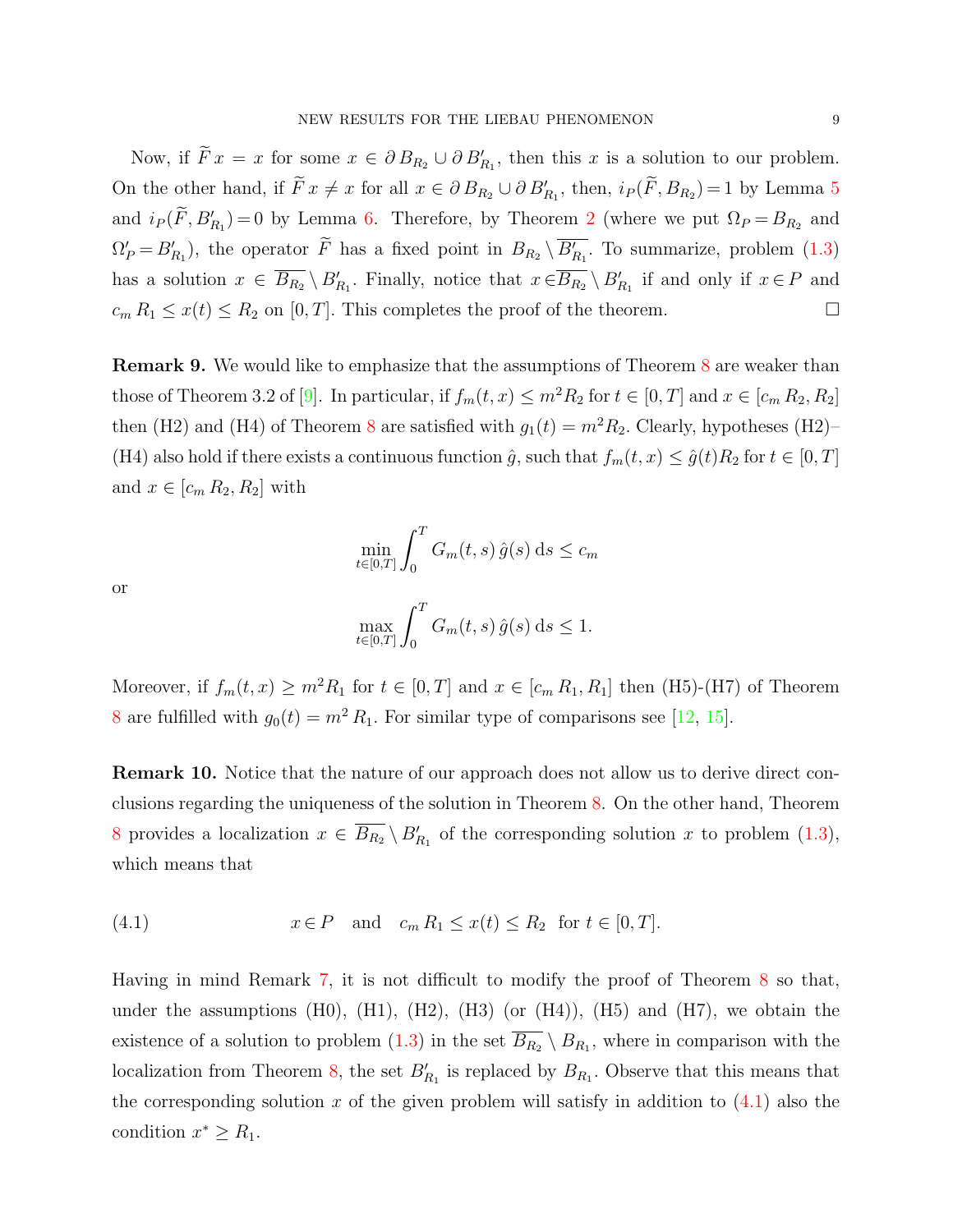Next, we will apply Theorem [8](#page-7-0) to provide sufficient conditions for the existence of positive solutions of problem  $(1.2)$ , which is a special case of  $(1.3)$  with

$$
r(t) = \frac{e(t)}{\mu}
$$
,  $s(t) = \frac{c}{\mu}$ ,  $\alpha = 1 - 2\mu$  and  $\beta = 1 - \mu$ .

Recall that it was proved in [\[8\]](#page-15-4) that the necessary condition for the existence of a positive solution of [\(1.2\)](#page-1-0) is  $\bar{e} > 0$ , and all existence theorems known up to now (cf. [\[7,](#page-15-3) [8,](#page-15-4) [9\]](#page-15-5)) required e to be strictly positive on  $[0, T]$ . However, it is easy to verify that for

<span id="page-9-0"></span>(4.2) 
$$
e(t) = 0.1V_0 + 1.8 + (2.1 - V_0)\cos t - 3\cos^2 t, T = 2\pi, a = 0, b = 2 \text{ and } c = 0.1,
$$

with  $V_0 > 3$ , we have  $\bar{e} > 0$  and  $e_* < 0$ , while

$$
u(t) = (V_0 - 2) + \cos t,
$$

is a solution to the corresponding problem  $(1.1)$  (Example  $(4.2)$ ) is in fact, a slight modification of the example by G. Propst from  $[6, (19)]$  $[6, (19)]$ . This indicates that the positivity of e can not be a necessary condition for the existence of positive solutions to problem [\(1.1\)](#page-0-0) and it should be weakened. To our knowledge, next existence principle allows to deal for the first time also with the case  $e_* \leq 0$ .

### <span id="page-9-2"></span>Theorem 11. Suppose that

<span id="page-9-1"></span>(C0) 
$$
a \geq 0, \ 0 < \mu < \frac{1}{2}, \ c > 0, \ T > 0, \ \text{and} \ e : [0, T] \to \mathbb{R}
$$
 is continuous.

Moreover, assume that there are  $m > 0$ ,  $\kappa > 0$ , and  $R_1, R_2 > 0$  with  $R_1 < R_2$  such that [\(2.4\)](#page-3-0) holds and

(C1) 
$$
e_* \leq 0
$$
 and  $(c_m R_1)^{\mu} \geq \frac{c + \sqrt{c^2 - 4 \mu m^2 e_*}}{2 \mu m^2}$ ,

(C2) 
$$
(c_m R_1)^{1-2\mu} \geq \kappa \mu,
$$

(C3) 
$$
\int_0^T G_m(s,s) e_+(s) ds \geq \frac{c_m R_1}{\kappa},
$$

(C4)  $e^* \le c R_2^{\mu}$ .

Then there exists a positive solution of problem  $(1.2)$ .

*Proof.* We have  $f_m(t, x) = \frac{e(t)}{\mu}$  $x^{1-2\mu} - \frac{c}{\tau}$  $\mu$  $x^{1-\mu} + m^2x$ . We will check the hypotheses (H0)– (H2), (H4)–(H6) of Theorem [8.](#page-7-0) Put  $g_1(t) = m^2 R_2$  and  $g_0(t) = \kappa e_+(t)$  for  $t \in [0, T]$ .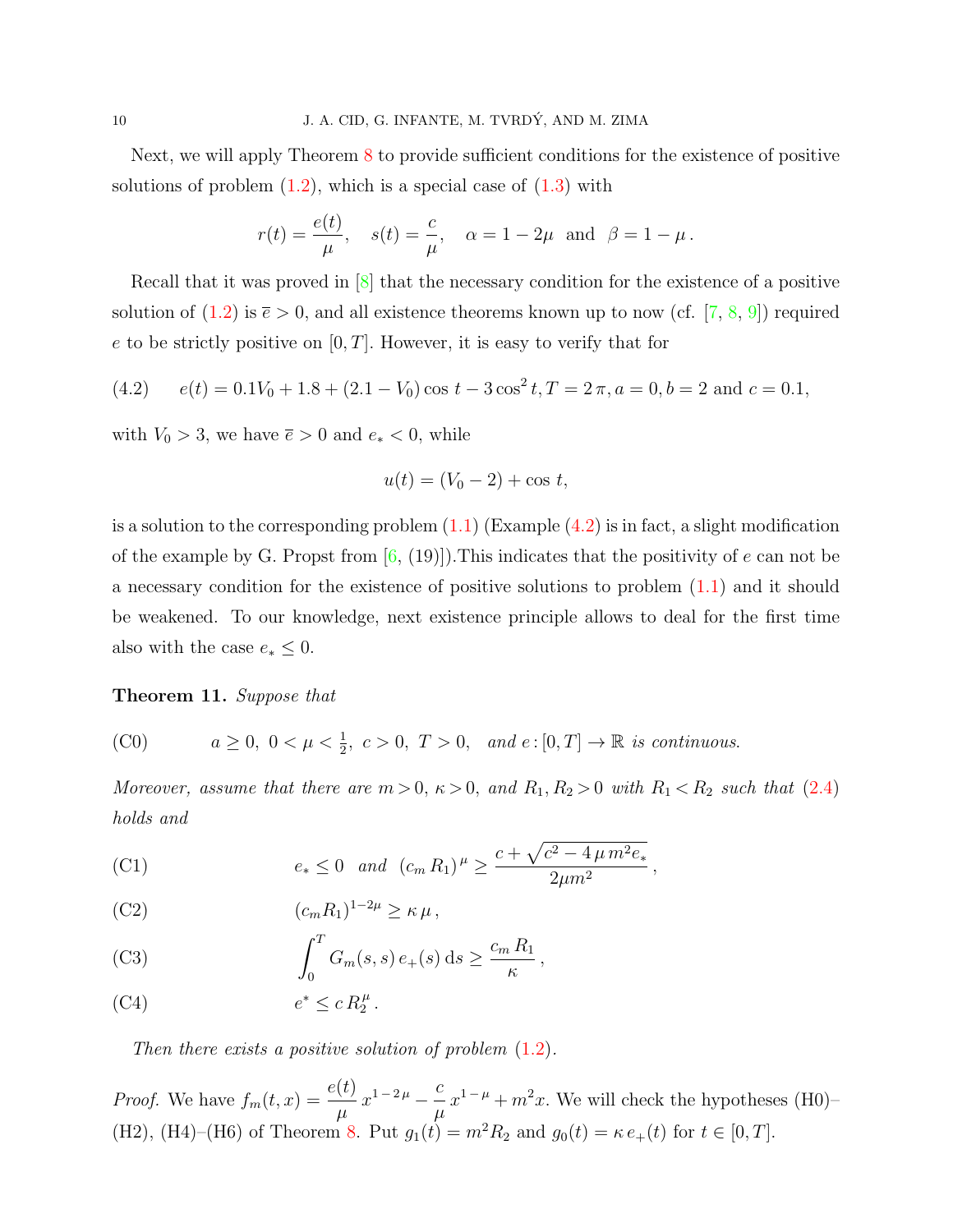Clearly, (H0) follows from (C0). We will show that (H1) holds, as well. Indeed, (C1) gives  $\mu m^2 x^{2\mu} - c x^{\mu} + e_* \ge 0$  on  $[c_m R_1, R_2]$ . Hence  $x^{1-2\mu} (\mu m^2 x^{2\mu} - c x^{\mu} + e_*) \ge 0$  on  $[c_m R_1, R_2]$ . Consequently, we have

$$
f_m(t, x) \ge \frac{e_*}{\mu} x^{1-2\mu} - \frac{c}{\mu} x^{1-\mu} + m^2 x \ge 0
$$
 for  $t \in [0, T]$  and  $x \in [c_m R_1, R_2]$ .

This, together with [\(2.4\)](#page-3-0) means that (H1) holds.

Now, we will show that (H2) follows from  $\mu \in (0, \frac{1}{2})$  $(\frac{1}{2})$ , (C1) and (C4). We need to prove that

$$
e^* \le \mu m^2 R_2 x^{2\mu - 1} + c x^{\mu} - \mu m^2 x^{2\mu}
$$

for  $x \in [c_m R_2, R_2]$ . The function  $\mu m^2 R_2 x^{2\mu-1} + cx^{\mu} - \mu m^2 x^{2\mu}$  is decreasing on  $[c_m R_2, R_2]$ , since by  $\mu \in (0, \frac{1}{2})$  $(\frac{1}{2})$  and  $(C1)$  we get

$$
(\mu m^2 R_2 x^{2\mu-1} + c x^{\mu} - \mu m^2 x^{2\mu})' = \mu x^{\mu-1} ((2\mu - 1) m^2 R_2 x^{\mu-1} + c - 2\mu m^2 x^{\mu}) < 0.
$$

From (C4) we obtain

$$
e^* \le c R_2^{\mu} \le \mu m^2 R_2 x^{2\mu - 1} + c x^{\mu} - \mu m^2 x^{2\mu},
$$

which proves (H2). Due to Lemma [1,](#page-3-1)  $\delta^* = R_2$  in this case. Hence, (H4) is fulfilled, as well.

Let  $t \in [0, T]$  be such that  $e(t) < 0$ . Then, since  $e_+(t) = 0$  in this case, the inequality in (H5) obviously holds. Next, let  $t \in [0, T]$  be such that  $e(t) \geq 0$ . Then we need to show that

(4.3) 
$$
e(t) (x^{1-2\mu} - \kappa \mu) \ge x^{1-\mu} (c - \mu m^2 x^{\mu})
$$

for  $x \in [c_m R_1, R_1]$ . Since

$$
\frac{c + \sqrt{c^2 - 4\mu m^2 e_*}}{2\mu m^2} \ge \frac{c}{\mu m^2},
$$

from (C1) and (C2) we get  $c - \mu m^2 x^{\mu} \leq 0$  and  $x^{1-2\mu} - \kappa \mu \geq 0$  for  $x \in [c_m R_1, R_1]$ . This gives  $(4.3)$ , and therefore (H5) holds. (H6) follows immediately from (C3).

**Remark 12.** Notice that in Theorem [11](#page-9-2) the smaller are the difference  $e^* - e_*$  and the period T, the greater is the chance to find proper  $m, \kappa, R_1$  and  $R_2$ .

Moreover, one can verify that example  $(4.2)$  mentioned above does not satisfy the assumptions of Theorem [11.](#page-9-2) Possible extensions of our existence principle so that they would cover also such examples remain an open problem.

Next example is an illustrative application of Theorem [11.](#page-9-2)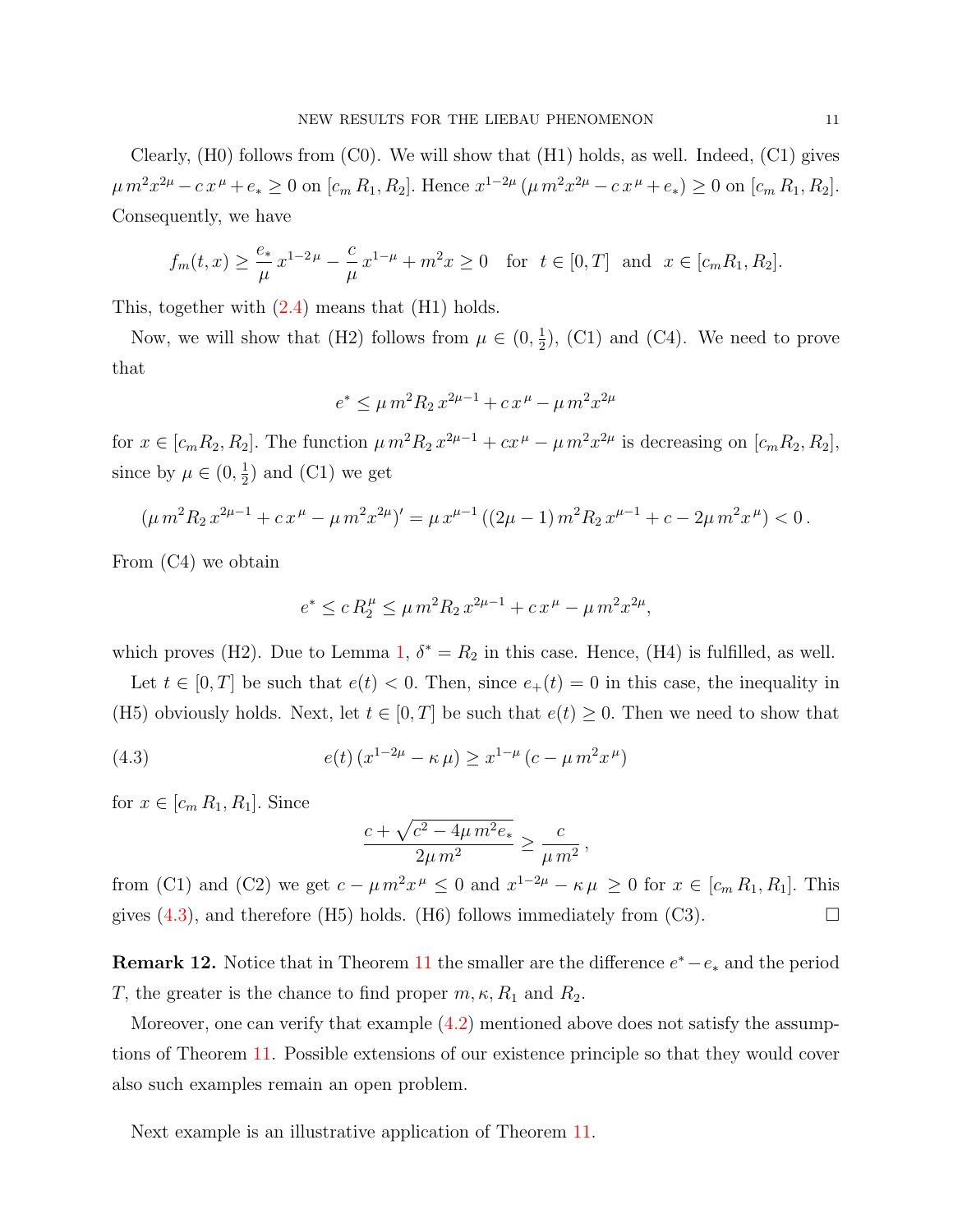<span id="page-11-1"></span>**Example 13.** Let us consider problem [\(1.2\)](#page-1-0) with the parameter values  $a = 1.6$ ,  $\mu = 0.01$ ,  $c = 0.005, T = 1$  and being e the continuous periodic function defined on [0, 1] as follows

$$
e(t) = \begin{cases} e_* + \frac{e^* - e_*}{t_1}t & \text{for } t \in [0, t_1), \\ e^* & \text{for } t \in [t_1, t_2), \\ e^* - \frac{e^* - e_*}{1 - t_2}(t - t_2) & \text{for } t \in [t_2, 1], \end{cases}
$$

where  $t_1 = 0.0005$ ,  $t_2 = 0.9995$ ,  $e^* = 0.00548239$  and  $e_* = -0.00005$ .

Now, defining  $m = 0.7$ ,  $R_1 = 25$ ,  $R_2 = 10000$  and  $\kappa = 2200$ , direct computations show that all the assumptions of Theorem [11](#page-9-2) are satisfied and therefore there exists a positive solution of problem  $(1.2)$  (note that, using explicit formulas from Appendix A.1 of  $[9]$  and the Mathematica software, we can for  $a = 1.6$  and  $m = 0.7$  approximate the value of  $c_m$  by 0.94144. Similarly we get  $G_m(s, s) \approx 1.96026$ .

In  $[9,$  Example 3.7 we showed that our main result of  $[9]$ , namely Theorem 3.2, is more general than  $\begin{bmatrix} 8, \end{bmatrix}$  Theorem 1.8] (see also  $\begin{bmatrix} 9, \end{bmatrix}$  Corollary 3.6]) when applied to problem [\(1.2\)](#page-1-0). However, since the function  $e(t) \equiv 1.54$  used in Example 3.7 is constant, problem [\(1.2\)](#page-1-0) has a constant solution, namely

$$
x(t) = \left(\frac{e(t)}{c}\right)^{\frac{1}{\mu}} \equiv \left(\frac{1.54}{1.49}\right)^{100} = 27.1297.
$$

Although [\[9,](#page-15-5) Example 3.7] is correct, the case of e constant is not meaningful for the pumping effect in the studied configuration (see  $[8,$  Definition 1.2]). Now we present an application of Theorem [8](#page-7-0) to problem  $(1.2)$  that allows a nonconstant positive function e which, as it will be shown in Example [15,](#page-13-0) does not satisfy the assumptions of  $\langle 8, \text{Theorem } 1.8 \rangle$ .

<span id="page-11-0"></span>**Theorem 14.** Suppose that (C0) of Theorem [11](#page-9-2) holds, and moreover:

(C5)  $e_* > 0$ ,

(C6) *there is* 
$$
m > 0
$$
 *such that* 
$$
\frac{c^2}{\mu e_*^2} \left( \frac{1}{c_m^{\mu}} e^* - e_* \right) \leq m^2 < \left( \frac{\pi}{T} \right)^2 + \left( \frac{a}{2} \right)^2.
$$

Then problem  $(1.2)$  has a positive solution x such that

$$
0 < x(t) \le \frac{1}{c_m} \left(\frac{e^*}{c}\right)^{\frac{1}{\mu}} \quad \text{for all} \ \ t \in [0, T].
$$

*Proof.* We will verify that the assumptions of Theorem [8](#page-7-0) are satisfied. *Claim 1.* (H0) and (H1) are true.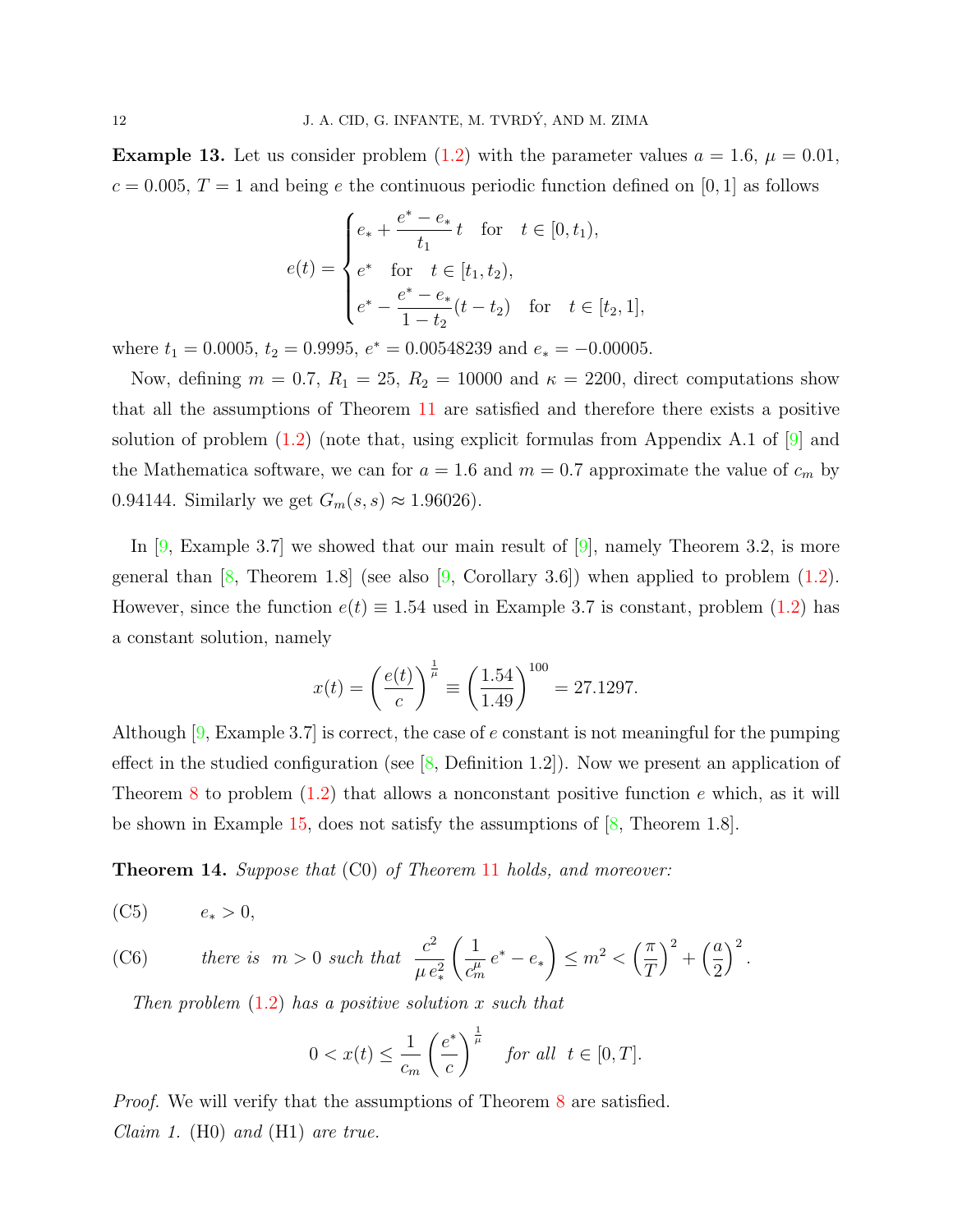Clearly, (H0) is a consequence of (C0). Furthermore, let  $m^2$  be as in (C6) and let

$$
R_2 = \frac{1}{c_m} \left(\frac{e^*}{c}\right)^{\frac{1}{\mu}}.
$$

We have

$$
f_m(t,x) = \frac{e(t)}{\mu} x^{1-2\mu} - \frac{c}{\mu} x^{1-\mu} + m^2 x
$$
 for  $t \in [0,T]$  and  $x \ge 0$ .

Notice that

<span id="page-12-0"></span>(4.4) 
$$
\begin{cases} f_m(t,x) \ge f_*(x) & \text{for all } t \in [0,T] \text{ and } x \ge 0, \text{ where} \\ f_*(x) = \frac{e_*}{\mu} x^{1-2\mu} - \frac{c}{\mu} x^{1-\mu} + m^2 x = \frac{x^{1-2\mu}}{\mu} \left( e_* - c x^{\mu} + m^2 \mu x^{2\mu} \right). \end{cases}
$$

Obviously,  $f_*(x) \geq 0$  whenever  $x \in [0, (\frac{e_*}{c})$  $\left[\frac{e_*}{c}\right)^{\frac{1}{\mu}}$ . Let  $x \in \left[\left(\frac{e_*}{c}\right)\right]$  $(\frac{2*}{c})^{\frac{1}{\mu}}$ ,  $R_2$ . Taking into account (C6), we get

$$
\mu x^{2\mu - 1} f_*(x) = e_* - c x^{\mu} + m^2 \mu x^{2\mu} \ge e_* - c R_2^{\mu} + m^2 \mu \left( \left( \frac{e_*}{c} \right)^{\frac{1}{\mu}} \right)^{2\mu}
$$
  
=  $e_* - \frac{e^*}{c_m^{\mu}} + m^2 \mu \left( \frac{e_*}{c} \right)^2 = \mu \left( \frac{e_*}{c} \right)^2 \left( m^2 - \frac{c^2}{\mu e_*^2} \left( \frac{e^*}{c_m^{\mu}} - e_* \right) \right) \ge 0.$ 

Thus  $f_*(x) \geq 0$  for all  $x \in [0, R_2]$  and hence

 $f_m(t, x) \geq 0$  for  $t \in [0, T]$  and  $x \in [0, R_2]$ .

In particular, we conclude that (H1) is true (with an arbitrary  $R_1 \in (0, R_2)$ ).

### *Claim 2.* (H2) and (H4) are true.

First, we will prove that  $f_m(t, x) \leq m^2 R_2$  for  $t \in [0, T]$  and  $x \in [c_m R_2, R_2]$ . Indeed, for  $t \in [0, T]$  and  $x \geq 0$  we have

$$
f_m(t,x) \leq \frac{e^*}{\mu} x^{1-2\mu} - \frac{c}{\mu} x^{1-\mu} + m^2 x.
$$

Furthermore, if  $x \geq c_m R_2 =$  $(e^*)$ c  $\int^{\frac{1}{\mu}}$ , then e ∗  $\mu$  $x^{1-2\mu} - \frac{c}{\tau}$  $\mu$  $x^{1-\mu} = \frac{x^{1-2\mu}}{\sigma}$  $\mu$  $(e^* - c x^{\mu}) \leq \frac{x^{1-2\mu}}{2\mu}$  $\mu$  $\sqrt{ }$  $e^* - c \stackrel{e^*}{-}$ c  $\setminus$ 

Therefore, for  $t \in [0, T]$  and  $x \in [c_m R_2, R_2]$  we have

$$
f_m(t,x) \leq \frac{e^*}{\mu} x^{1-2\mu} - \frac{c}{\mu} x^{1-\mu} + m^2 x \leq m^2 x \leq m^2 R_2.
$$

 $= 0$ .

Now, it is easy to show (see also Remark [9\)](#page-8-1) that (H2) and (H4) are true with  $g_1(t) = m^2 R_2$ .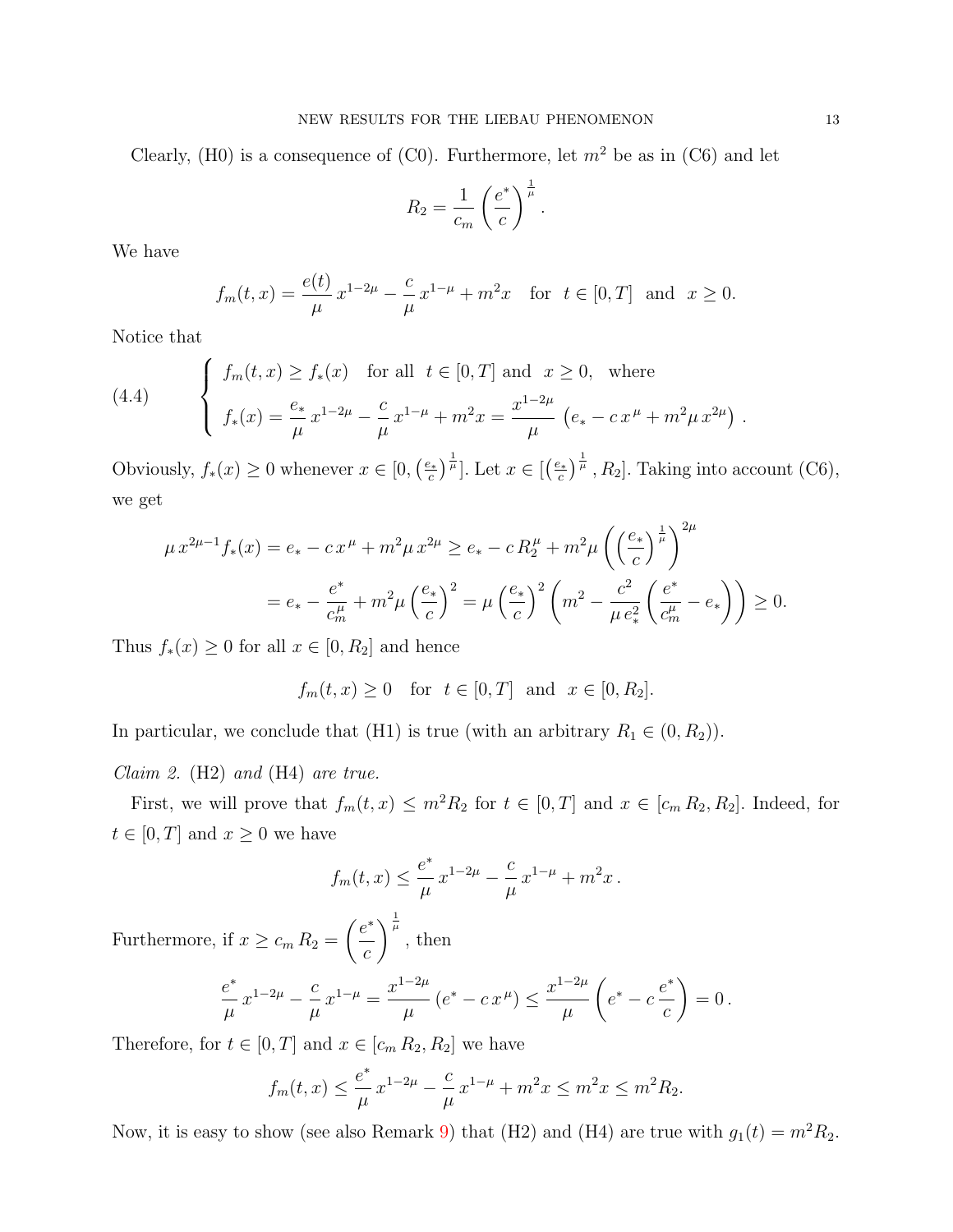*Claim 3.* (H5) and (H6) are true.

First, we will show that there is  $R_1 \in (0, R_2)$  such that  $f_m(t, x) \geq m^2 R_1$  for  $t \in [0, T]$  and  $x \in [c_m R_1, R_1]$ . Indeed, due to (C5) we can choose  $R_1 \in (0, R_2)$  in such a way that

(4.5) 
$$
(1 - c_m) m^2 \mu R_1^{2\mu} + c R_1^{\mu} \le e_* c_m^{1 - 2\mu}.
$$

On the other hand, for  $t \in [0, T]$  and  $x \in [c_m R_1, R_1]$  we deduce

<span id="page-13-1"></span>
$$
f_*(x) = \frac{e_*}{\mu} x^{1-2\mu} - \frac{c}{\mu} x^{1-\mu} + m^2 x \ge \frac{e_*}{\mu} (c_m R_1)^{1-2\mu} - \frac{c}{\mu} R_1^{1-\mu} + m^2 c_m R_1
$$
  
= 
$$
\frac{R_1^{1-2\mu}}{\mu} (e_* c_m^{1-2\mu} - c R_1^{\mu} + c_m m^2 \mu R_1^{2\mu})
$$

and hence, by  $(4.5)$ ,

$$
f_*(x) \ge m^2 R_1,
$$

wherefrom, according to  $(4.4)$ , the desired inequality immediately follows. Now, it is easy to show (see also Remark [9\)](#page-8-1) that (H5) and (H6) are true with  $g_0(t) = m^2 R_1$ .

By Claims 1–3, all the assumptions of Theorem [8](#page-7-0) are satisfied and the proof can be completed applying it.

<span id="page-13-0"></span>**Example 15.** Let us modify  $[9, \text{Example } 3.7]$  $[9, \text{Example } 3.7]$  in order to admit a non-constant function e. Indeed, consider problem [\(1.2\)](#page-1-0) with  $a = 1.6$ ,  $\mu = 0.01$ ,  $c = 1.49$ ,  $T = 1$  and e a continuous periodic function such that  $e_* = 1.54$ . Notice that in this case we cannot apply [\[8,](#page-15-4) Theorem 1.8] since

$$
\frac{c^2}{4 \mu e_*} \approx 36.0406 > 10.5096 \approx \left(\frac{\pi}{T}\right)^2 + \frac{a^2}{4}.
$$

On the other hand, for  $m = 0.7$  we have  $c_m \approx 0.9414$  $c_m \approx 0.9414$  and then Theorem 14 implies that this problem has a positive solution x provided that  $e^* < 1.5443$ . Moreover,

$$
0 < x(t) \le \frac{1}{c_m} \left(\frac{e^*}{c}\right)^{\frac{1}{\mu}} < 38.0844
$$
 for all  $t \in [0, T]$ .

Finally we show some numerical examples for particular choices of  $e$ .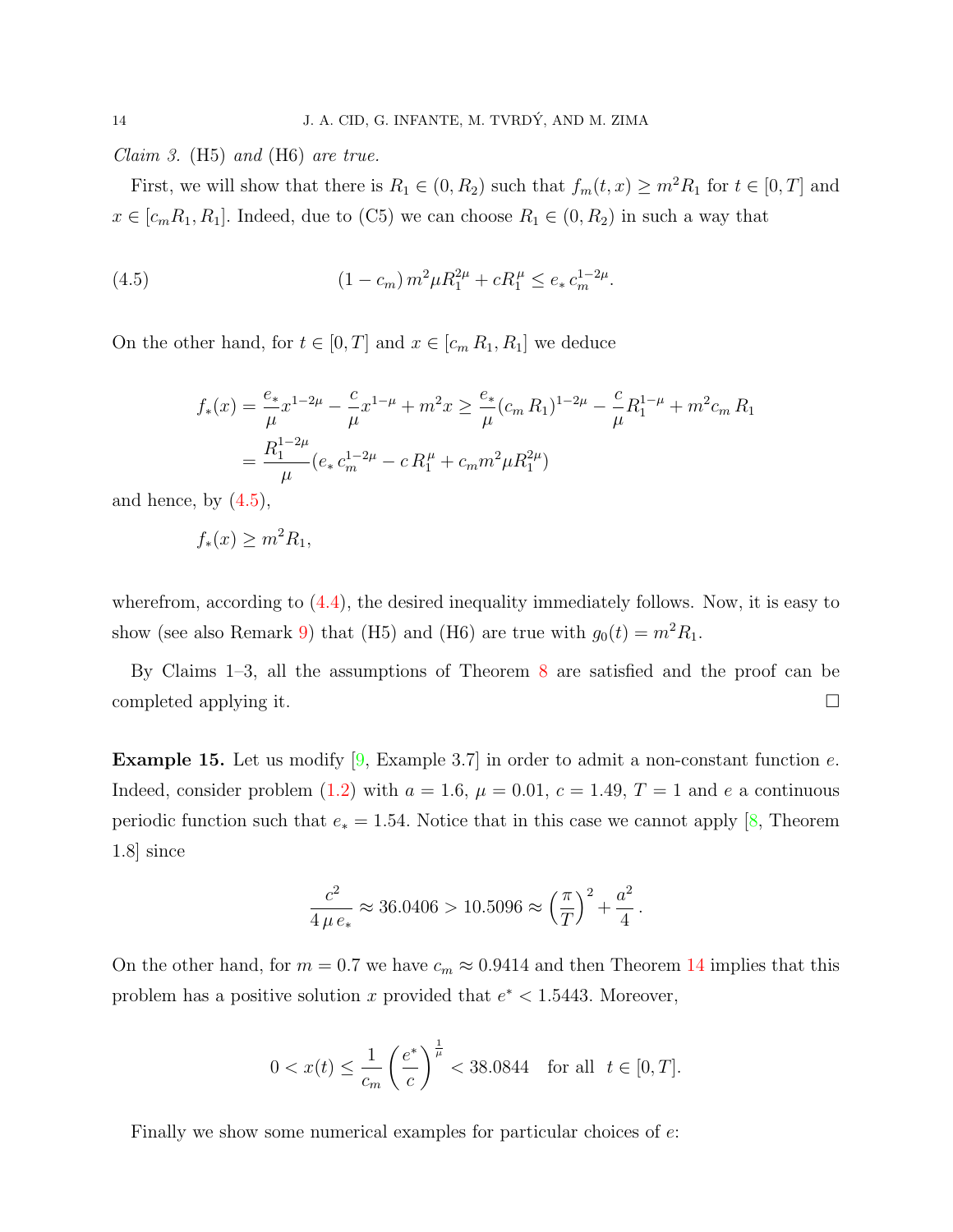

Some computations in Examples [13](#page-11-1) and [15](#page-13-0) were made with the help of the software system Mathematica.

### **ACKNOWLEDGEMENTS**

We would like to thank an anonymous referee for his/her careful reading of the manuscript and the many remarks that improved the quality of the paper. In particular his/her insights lead us to example [\(4.2\)](#page-9-0).

J. A. Cid was partially supported by Ministerio de Educación y Ciencia, Spain, and FEDER, Project MTM2013-43404-P, G. Infante was partially supported by G.N.A.M.P.A. - INdAM (Italy), M. Tvrdý was supported by GA ČR Grant  $P201/14-06958S$  and RVO: 67985840 and M. Zima was partially supported by the Centre for Innovation and Transfer of Natural Science and Engineering Knowledge of University of Rzesz´ow. This research was completed when M. Zima was visiting Departamento de Matem´aticas, Universidade de Vigo, Campus de Ourense, and Mathematical Institute, Czech Academy of Sciences in April, May and June 2016; the kind hospitality is gratefully acknowledged.

### **REFERENCES**

- <span id="page-14-0"></span>[1] G. Liebau, Uber ein ventilloses Pumpprinzip, Naturwissenschaften 41 (1954) 327. ¨
- <span id="page-14-1"></span>[2] H. Andersson, W. van der Wijngaart, P. Nilsson, P. Enoksson and G. Stemme, A valve-less diffuser micropump for microfluidic analytical systems, Sensor. Actuat. B-Chem. 72 (2001) 259–265.
- <span id="page-14-2"></span>[3] A. Borzì and G. Propst, Numerical investigation of the Liebau phenomenon, Z. Angew. Math. Phys. 54 (2003) 1050–1072.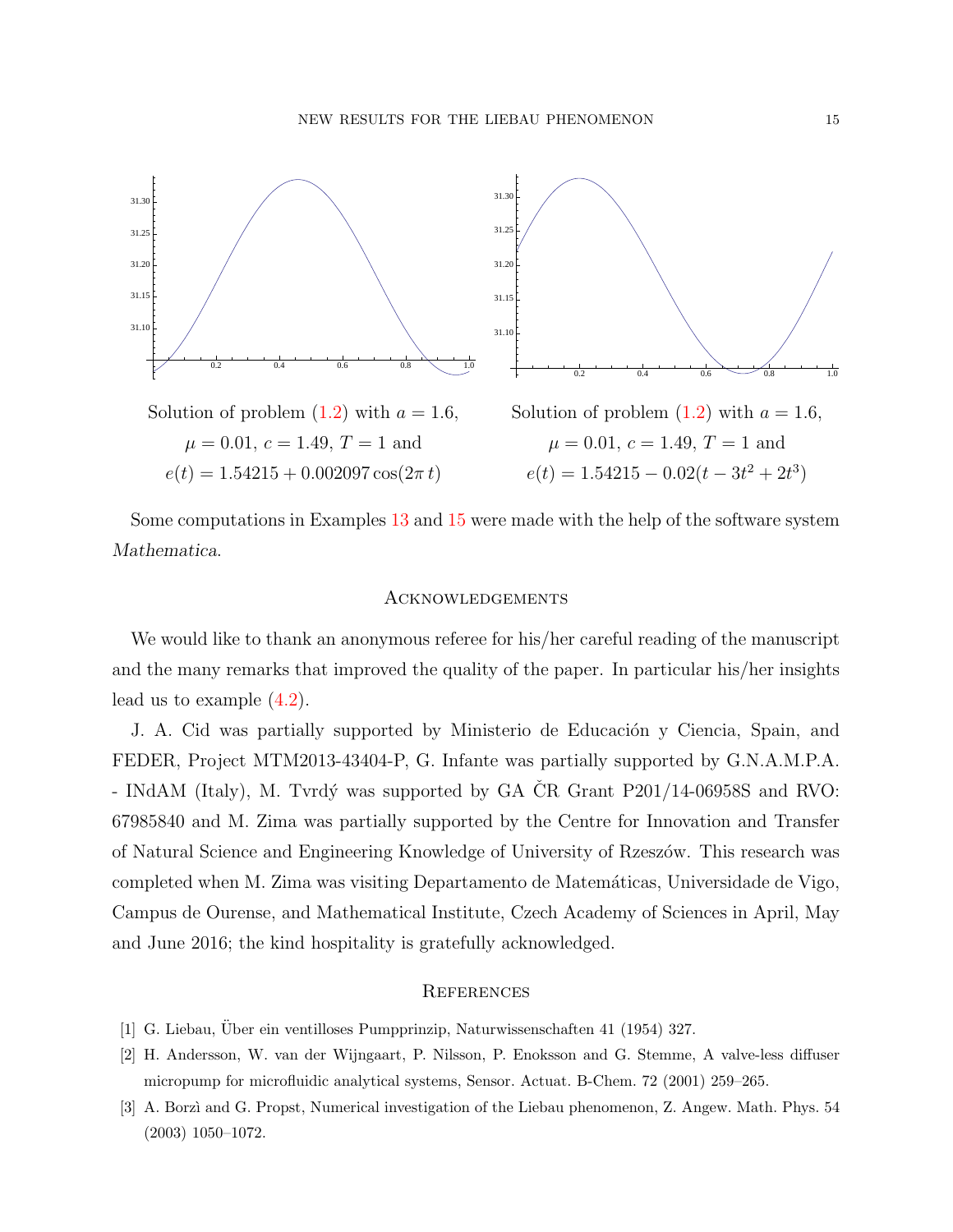- <span id="page-15-0"></span>[4] T.T. Bringley, S. Childress, N. Vandenberghe and J. Zhang, An experimental investigation and a simple model of a valveless pump, Phys. Fluids 20 (2008), 033602, 15 pages.
- <span id="page-15-1"></span>[5] J. Männer, A. Wessel and T.M. Yelbuz, How does the tubular embryonic heart work? Looking for the physical mechanism generating unidirectional blood flow in the valveless embryonic heart tube, Developmental Dynamics 239 (4) (2010) 1035–1046; [http://onlinelibrary.wiley.com/doi/10.1002/](http://onlinelibrary.wiley.com/doi/10.1002/dvdy.22265/full) [dvdy.22265/full](http://onlinelibrary.wiley.com/doi/10.1002/dvdy.22265/full).
- <span id="page-15-2"></span>[6] G. Propst, Pumping effects in models of periodically forced flow configurations, Phys. D 217 (2006) 193–201.
- <span id="page-15-3"></span>[7] P.J. Torres, Mathematical models with singularities - A Zoo of Singular Creatures, Atlantis Briefs in Differential Equations, vol. 1, Atlantis Press, Paris, 2015.
- <span id="page-15-4"></span>[8] J.A. Cid, G. Propst and M. Tvrd´y, On the pumping effect in a pipe/tank flow configuration with friction, Phys. D 273-274 (2014) 28–33.
- <span id="page-15-5"></span>[9] J.A. Cid, G. Infante, M. Tvrdý and M. Zima, A topological approach to periodic oscillations related to the Liebau phenomenon, J. Math. Anal. Appl. 423 (2015) 1546–1556.
- <span id="page-15-6"></span>[10] G. Infante, P. Pietramala and M. Tenuta, Existence and localization of positive solutions for a nonlocal BVP arising in chemical reactor theory, Commun. Nonlinear Sci. Numer. Simulat. 19 (2014) 2245–2251.
- <span id="page-15-7"></span>[11] K.Q. Lan, Multiple positive solutions of semilinear differential equations with singularities, J. London. Math. Soc 63 (2001) 690–704.
- <span id="page-15-8"></span>[12] K.Q. Lan, Multiple positive solutions of Hammerstein integral equations and applications to periodic boundary value problems, Appl. Math. Comput. 154 (2004) 531–542.
- <span id="page-15-9"></span>[13] Y.X. Li, Existence of positive solutions for the cantilever beam equations, Nonlinear Anal. Real World Appl. 27 (2016) 221–237.
- <span id="page-15-10"></span>[14] J.R.L. Webb, Existence of positive solutions for a thermostat model, Nonlinear Anal. Real World Appl. 13 (2012) 923–938.
- <span id="page-15-11"></span>[15] J.R.L. Webb, Positive solutions of nonlinear equations via comparison with linear operators, Discrete Contin. Dyn. Syst.33 (2013) 5507–5519.
- <span id="page-15-12"></span>[16] P. Omari and M. Trombetta, Remarks on the lower and upper solutions method for second and thirdorder periodic boundary value problems, Appl. Math. Comput. 50 (1992) 1–21.
- <span id="page-15-13"></span>[17] M.A. Krasnosel'ski˘ı and P.P. Zabre˘ıko, Geometrical methods of nonlinear analysis, Springer-Verlag, Berlin, 1984.
- <span id="page-15-14"></span>[18] D. Guo and V. Lakshmikantham, Nonlinear Problems in Abstract Cones, Academic Press, Boston, 1988.
- <span id="page-15-15"></span>[19] H. Amann, Fixed point equations and nonlinear eigenvalue problems in ordered Banach spaces, SIAM Rev. 18 (1976) 620–709.
- <span id="page-15-16"></span>[20] K. Deimling, Nonlinear Functional Analysis, Springer, New York, 1985.
- <span id="page-15-17"></span>[21] E. Zeidler, Nonlinear Functional Analysis and Its Applications, Springer, New York, 1993.